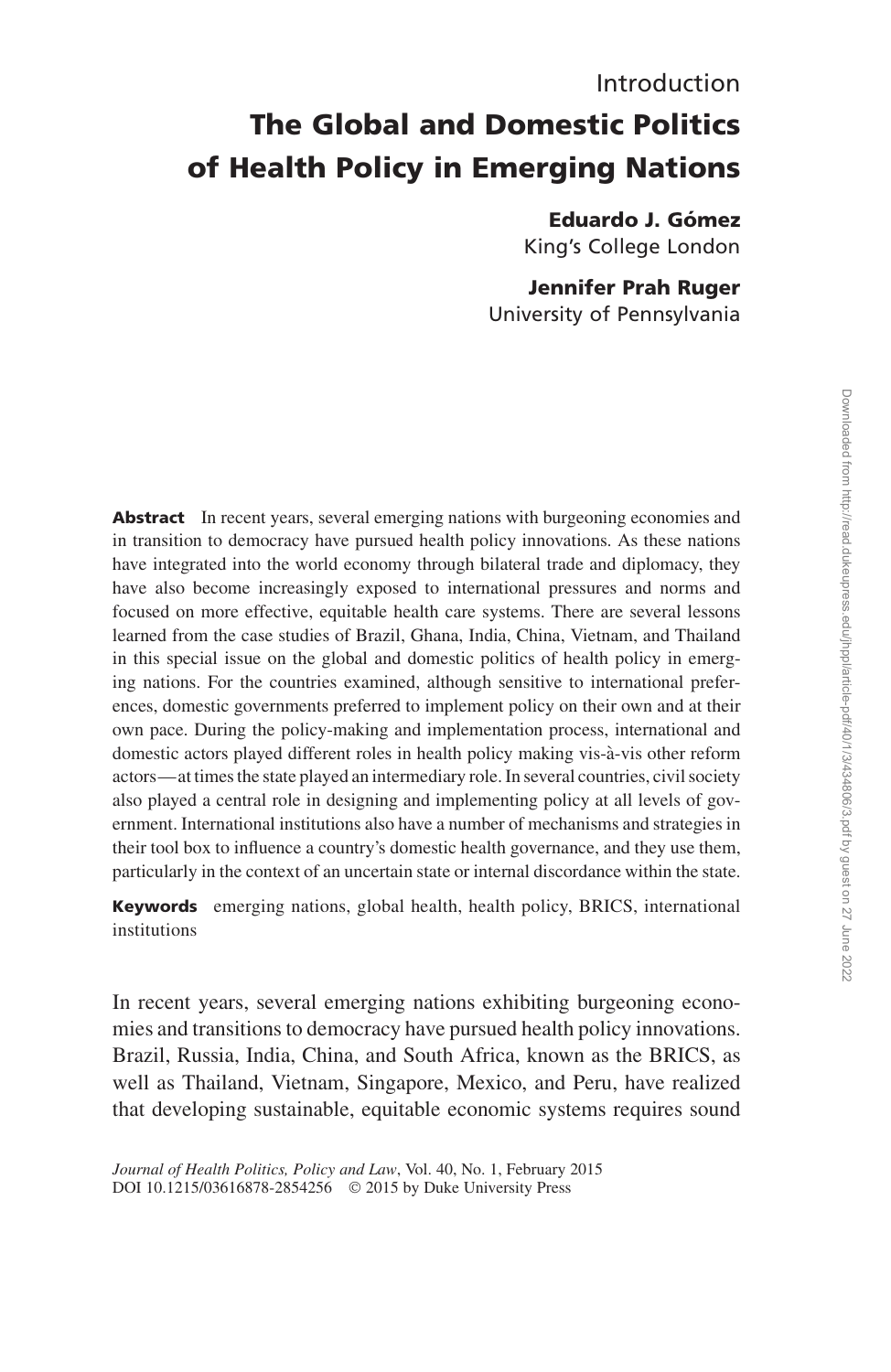investments in health care and other social welfare policies (Gómez 2014; Haggard and Kaufman 2008). Moreover, as these nations have integrated into the world economy through bilateral trade and diplomacy, they have become increasingly exposed to international pressures and norms advocating for more effective, equitable health care systems (Ruger and Ng 2010).

This special issue examines how several of these emerging nations have pursued health policy innovations within an increasingly globalized context. These articles study the countries of Brazil, Ghana, India, China, Vietnam, and Thailand in order to analyze and explain the complex intersection of international and domestic political, economic, and social processes shaping health policy making and implementation.

In the spring of 2013 we released a call for papers focused on the following key questions. First, what have been the international and domestic linkages related to health policy making in the emerging nations, and how have these linkages evolved over the years? What are the respective roles of international and domestic institutions in the policy-making process in these countries? For example, do international institutions, such as the World Health Organization (WHO), the World Bank, and the Global Fund to Fight AIDS, Tuberculosis and Malaria, employ conditionality or other coercive measures to influence health policy, and what are the implications? By addressing these questions, we sought to better understand what roles international versus domestic institutions play in health policy making, the type of relationship that international and domestic institutions have, and to what extent developing nations have become autonomous and effective in implementing policy.

Second, given the growing importance of domestic actors, including national governments and civil society, we were interested in understanding how civil society organizations (CSOs), nongovernmental organizations (NGOs), and social health movements create and shape health policy. What is the nature of the linkages between international institutions, international NGOs (e.g., Médecins Sans Frontières), and domestic institutions, including national governments, and how does it influence health policy? And has civil society worked closely with national governments or the international community—or perhaps both?

Third, we were also interested in how the role of national governments and health policy has evolved over time and what lessons these changes provide for global health governance and domestic health policy. Who, if anyone, is monitoring domestic health policy and holding national governments to account? Given that NGOs and social health movements, as well as democratization processes, are emerging in these nations, one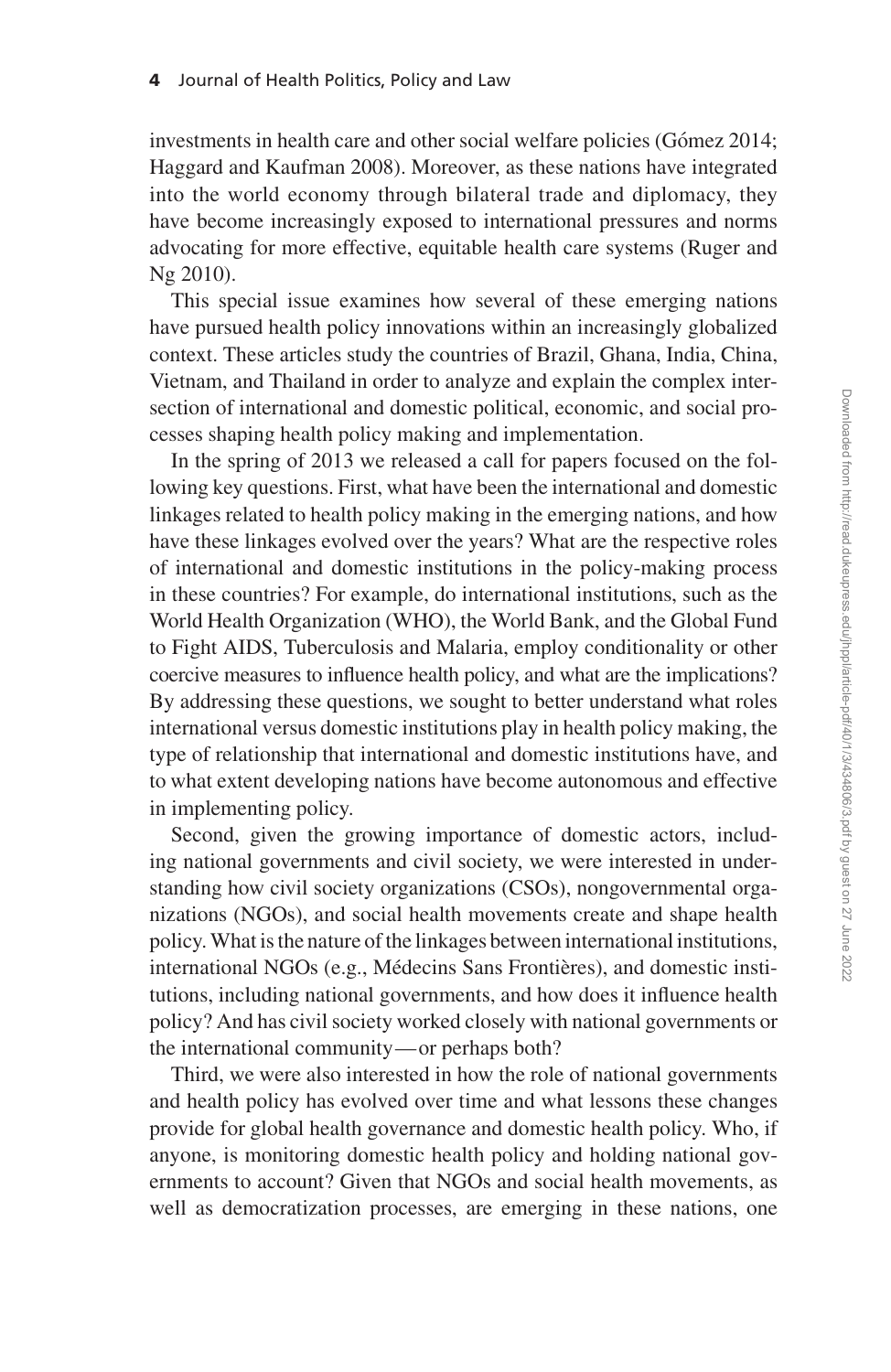might expect to find wide variation in civil societal strategies and influence over time. What role, if any, have democratizing processes played in shaping domestic health policy in these emerging nations?

### Respective Roles of International and Domestic Actors

The articles in this special issue suggest that for the countries examined, although sensitive to international preferences, domestic governments preferred to implement policy on their own and at their own pace. Health policies initially influenced by international organizations were eventually taken over by national governments and civil societal actors. The case studies in this special issue demonstrate that at least for these emerging nations, they have become increasingly independent of international influence and are striving to find their own policy solutions to health care challenges.

The following articles also revealed that during the policy-making and implementation process, international and domestic actors played different roles throughout the policy-making process. Stakeholders at the international level, such as international donors, had interests in providing funding and technical support to ensure that health policies were implemented effectively. Alternatively, at the domestic level, public health bureaucrats took center stage in implementing and sustaining policy reforms. As seen in Thailand's efforts to establish a universal health care system, Joseph Harris argues that health bureaucrats established their own networks of support within and outside the state, mainly to legitimatize and deepen their reform efforts. In China, Ghana, and Vietnam, health bureaucrats also led the policy-implementation process. And as Eduardo J. Gómez explains, in Brazil, in response to the burgeoning obesity epidemic, the bureaucrats mainly responsible for implementing policy were located at the municipal level, in turn suggesting that the locus of policy innovation, at least in Brazil, occurs at the local rather than the national level.

In several countries, civil society also played a central role in designing and implementing policy, at all levels of government. In India, for example, women's groups at the village level helped increase awareness about health care. In Vietnam, activists and NGOs at the local level proved instrumental in determining the implementation of HIV/AIDS policy, while NGOs in Thailand helped legitimize the introduction of universal health care legislation by working closely with federal officials.

International institutions have a number of mechanisms and strategies in their toolbox to influence a country's domestic health governance. In the China case study, the challenges of an opaque and exclusive authoritarian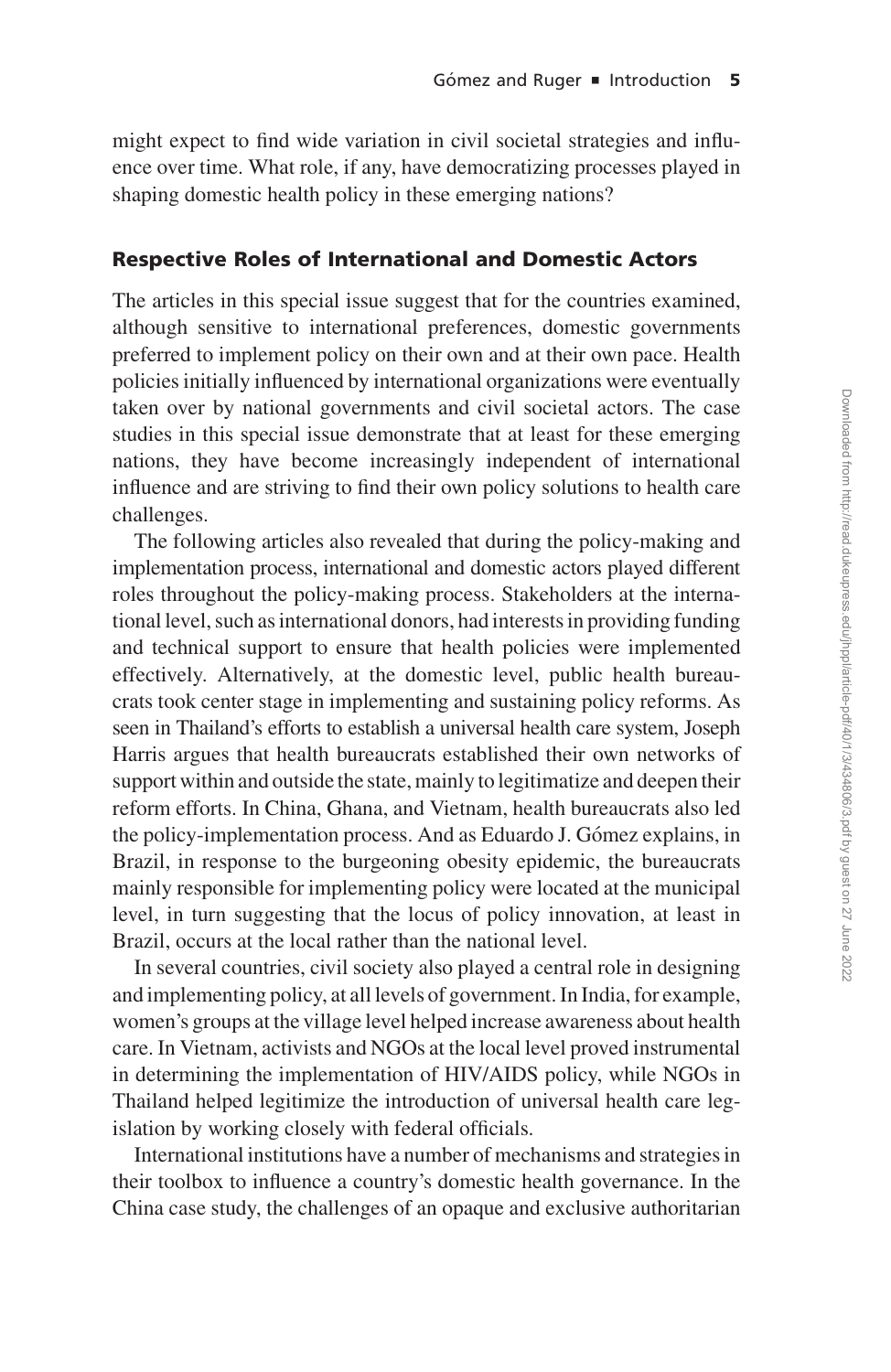structure are illuminated. Despite these difficulties, international institutions shaped China's health policy process by financing health projects conditionally, fostering civil society groups, identifying new health problems, promoting policy innovations, and facilitating norm internalization and learning. The China case study highlights the effect of selective and strategic mechanism choice in influencing government policy-maker preferences and the timing and content of government agendas and action. The significance of positive or negative externalities related to China's state behavior suggests that effective cooperation between international institutions and China's domestic policy making depends on the degree to which China's state behavior has an effect globally.

In contrast, the Vietnam case study illustrates the important role of global institutions in the context of an uncertain state or internal discordance within the state. In parallel, the role of the state was demonstrated when the sexual rights movement focused on employment rights with involvement of multiple global and domestic stakeholders and sectors. In Vietnam, CSOs also provided input in influencing negotiations between the state and the donor community, resulting in a continual process of incremental change.

# The Politics of Health Policy Reform

Vested political and civil societal interests were found to be influential at various governmental levels and at different stages of the agenda-setting process. Governing boards within multilateral heath agencies, such as WHO and the World Bank, were important for helping draw attention and funding to health care issues in China, Vietnam, Thailand, and, to a certain extent, Brazil. As policies were adopted and implemented, however, federal health officials in Thailand, China, Vietnam, and Ghana played important roles in using funding to expand programs and to work with local governments and civil society.

In other countries, however, influential stakeholders were found in civil society. As the work of Candace H. Feldman and colleagues in this series explains, Indian women's groups at the village level, through their own initiative, exerted influence through mobilization and participation.

Another theme that emerged from the articles in this special issue was the intermediary role that the state played, vis-à-vis other reform actors, in health policy making. State actors initially paid heed to external policy recommendations but eventually appeared not always to take such recommendations seriously. This finding suggests that emerging nations are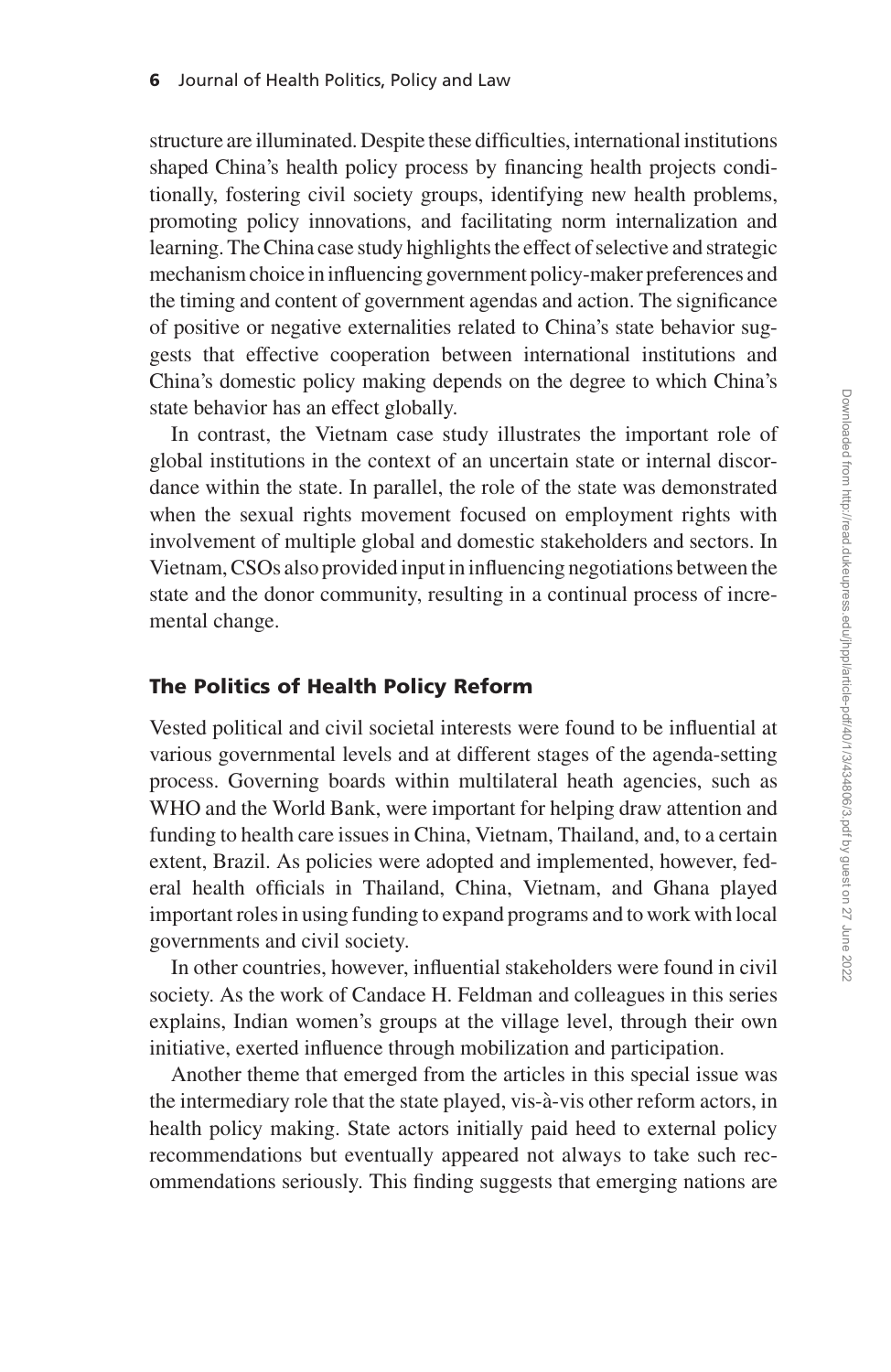becoming more confident in their abilities to implement policy while cherishing their sovereign ability to do so.

Nevertheless, not all emerging nations acted as independently. As Yanzhong Huang explains, China's national government was willing to work with the World Bank and WHO to implement national tobacco control policies while paying more attention to ongoing diseases, such as HIV/AIDS.

#### The Importance of Networks

The case study of Thailand's universal coverage policy demonstrates the important role of networks of bureaucrats who are able to marshal resources for reform. In this case study a network of doctors, along with members of civil society, international organizations, and a political party, mobilized. The political party was effective with its focus on the broader goal of universal coverage as opposed to the maneuvering of private interests and regulatory capture for the maximization of private interests (e.g., corporate profits). Accessibility to resources, as evidenced by the high rank of the civil servants in the network, was important to the adoption of Thailand's universal health care policy by a political party. This case study also suggests that the impact of this network of doctors extended globally and that Thailand is an important locus of lessons learned for other developing countries, especially on the role of networks of civil servants.

# Government Platforms and Timing

The shift to a national health insurance scheme from a cash-and-carry system in Ghana illustrates the importance of change in both government and government platforms. Employing John W. Kingdon's multiple streams framework of agenda setting, the Ghana case study demonstrates how a policy window was created when the three streams of problem, policy, and politics converged. In Ghana, identification of the social and economic problems of a cash-and-carry system, the incorporation of district health insurance plans into the overall national health insurance strategy, despite divisions about health financing, and strong political support from the government all merged to enable health policy reform. Moreover, the strength of the government's ability to pass legislation was solidified by a parliamentary majority. Additional policy entrepreneurs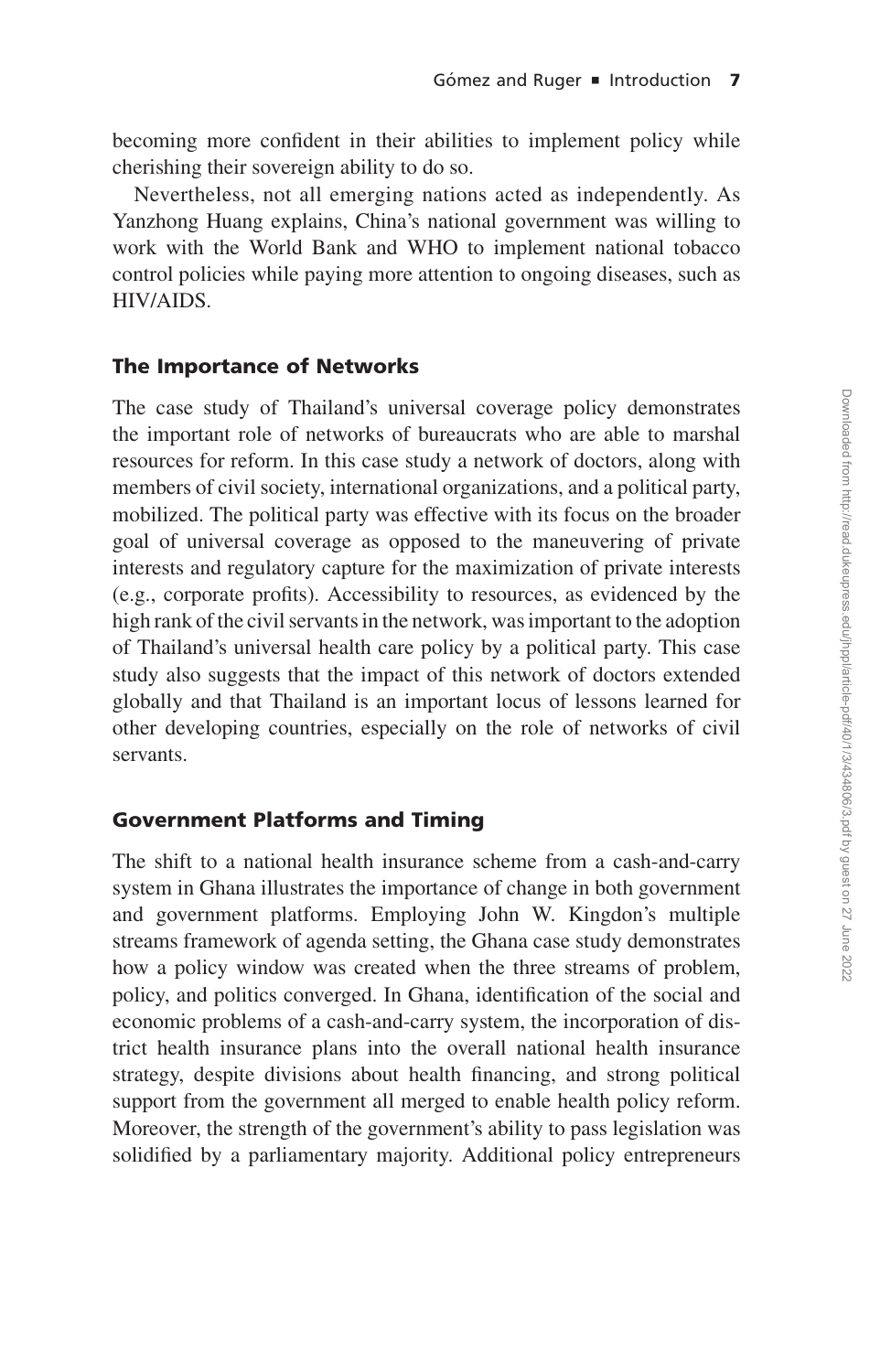were helpful in addressing some of the politics related to an opposition party that, while opposing the government's platform, was unable to block reform.

And in Vietnam, the importance of timing for policy intervention is illustrated by the ways that dissension within government agencies may have provided an opportunity for a drive for change by CSOs. The timing and confluence of historical social and political factors creating opportunities for health policy change requires further study.

#### Political Participation and Health

The role of certain civil society groups in the political process, as illuminated through case studies in this series, is an important theme for the politics of health policy. In Vietnam and India, in particular, the role and opportunities presented by the existence of CSOs, whether formal or informal, are significant. In these studies, civil society interests in relation to women's health issues (women's groups), HIV, and sexuality were the focus. The role of women and groups with a particular heath interest, like HIVand AIDS, in the health policy process is important for both academic and policy considerations. In Vietnam, researchers analyzed how formal networks of people living with HIV extended beyond one or two sites to gain greater attention through the national media and other public events. In India, the focus was primarily on women's groups at the community level. Exploiting a cluster-randomized controlled trial of a communitybased behavior change management intervention, the study in northern India sought to better understand the relationship between political participation and health with all its complexities at the village level. Women's political participation at the global, national, and subnational levels and its relationship to health are complicated. In a qualitative study of semistructured, in-depth focus groups in both intervention and nonintervention villages, researchers presented locally relevant, culturally sensitive scenarios to each group about the motivations and limitations related to women's political participation and health. A community-based behavior change management intervention for neonatal care was contextualized within the family and home setting, which was situated in broader social contexts that include the community and the wider political, economic, and social environments. Employing a health capability framework helped illuminate how these local political economies affect health. Health capability is the ability to be healthy and includes both women's health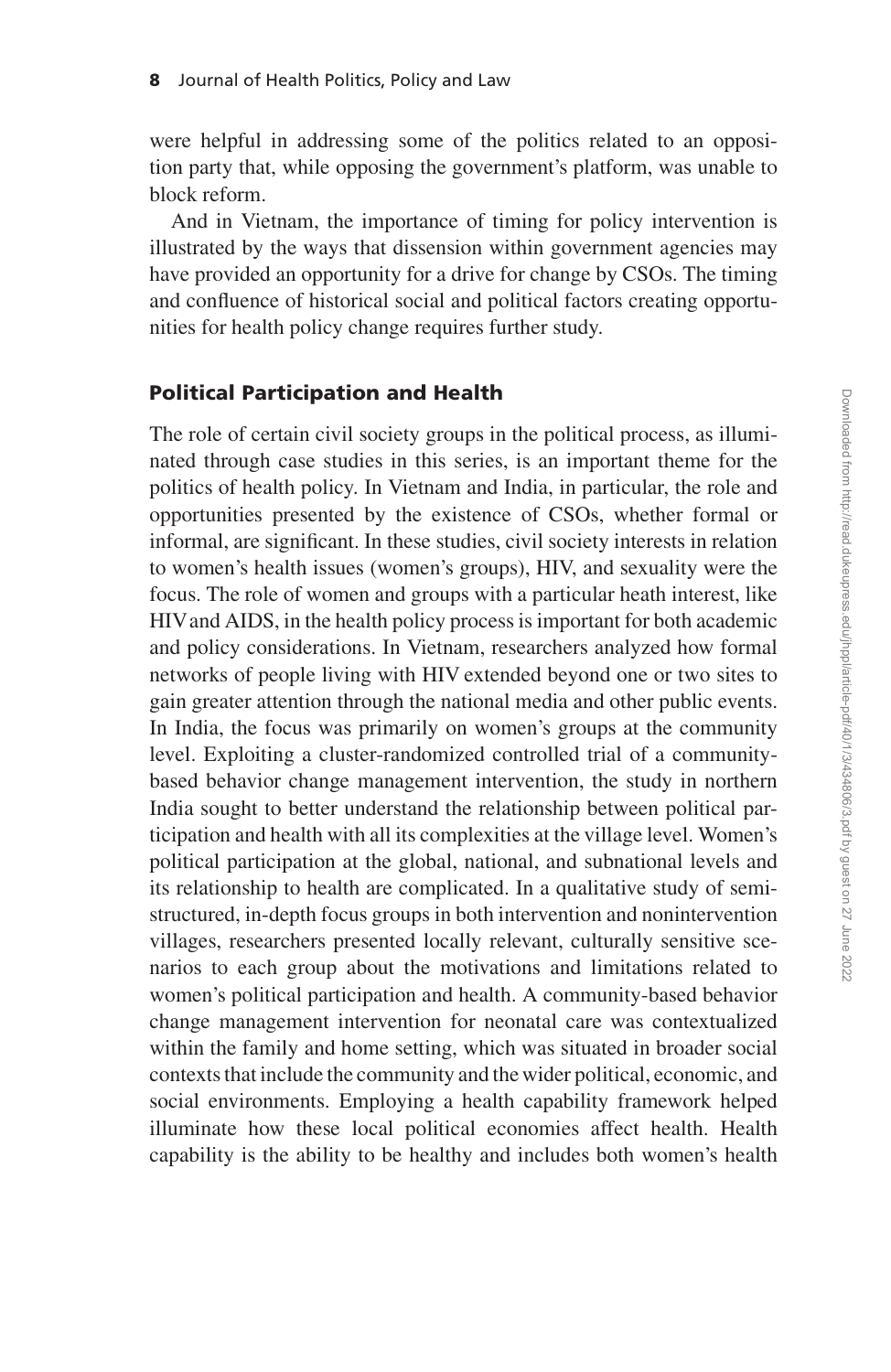outcomes and health agency—women's abilities to achieve health goals that they value. To improve women's health agency, a better understanding of cultural norms surrounding autonomy, local infrastructure and health systems, and male and female perceptions of self-efficacy and political participation is required. Knowing the context within which individuals and groups live is important to understanding health. Within-gender differences also require further study.

In both India and Vietnam, changes in government policy have sought to enhance the establishment of CSOs and their interests, with varying success. In Vietnam, for example, a change in government policy, which sanctioned the establishment of CSOs, helped fuel the introduction of CSOs in the fight against HIV and AIDS. Moreover, international donors such as the Global Fund to Fight AIDS, Tuberculosis and Malaria and the US President's Emergency Plan for AIDS Relief (PEPFAR) involved CSOs in the national response to HIVand AIDS. The involvement of CSOs in the policy-making process helped in passing the 2006 Law on HIV/AIDS Prevention and Control. In India, however, women remain less politically active than men despite a law that reserves one-third of government seats for women. The reservations for women in Indian politics have not resulted in adequate representation of women's interests. The India study in this series demonstrates that reservations alone cannot capture true female leadership or political participation. Assessing women's ability to be healthy through the lens of health capability provides a more comprehensive picture of how women are faring rather than supposing that national statements about quotas and equal rights obtain actual rights for women.

On a more practical level, lessons from the Vietnam experience suggest that in India, women's groups could significantly benefit from efforts to involve and build capacity for civil society to be involved in both community-led and national responses to women's health issues. Women's groups would also benefit from coalitions with women's groups around the country to build a nationwide or regionwide network to include hundreds of women's groups from villages and cities across the country.

## Conclusion: Emerging and Transitioning Countries' Roles in Global Health

Until recently, global health scholarship has paid inadequate attention to emerging and transitioning countries, particularly the so-called BRIC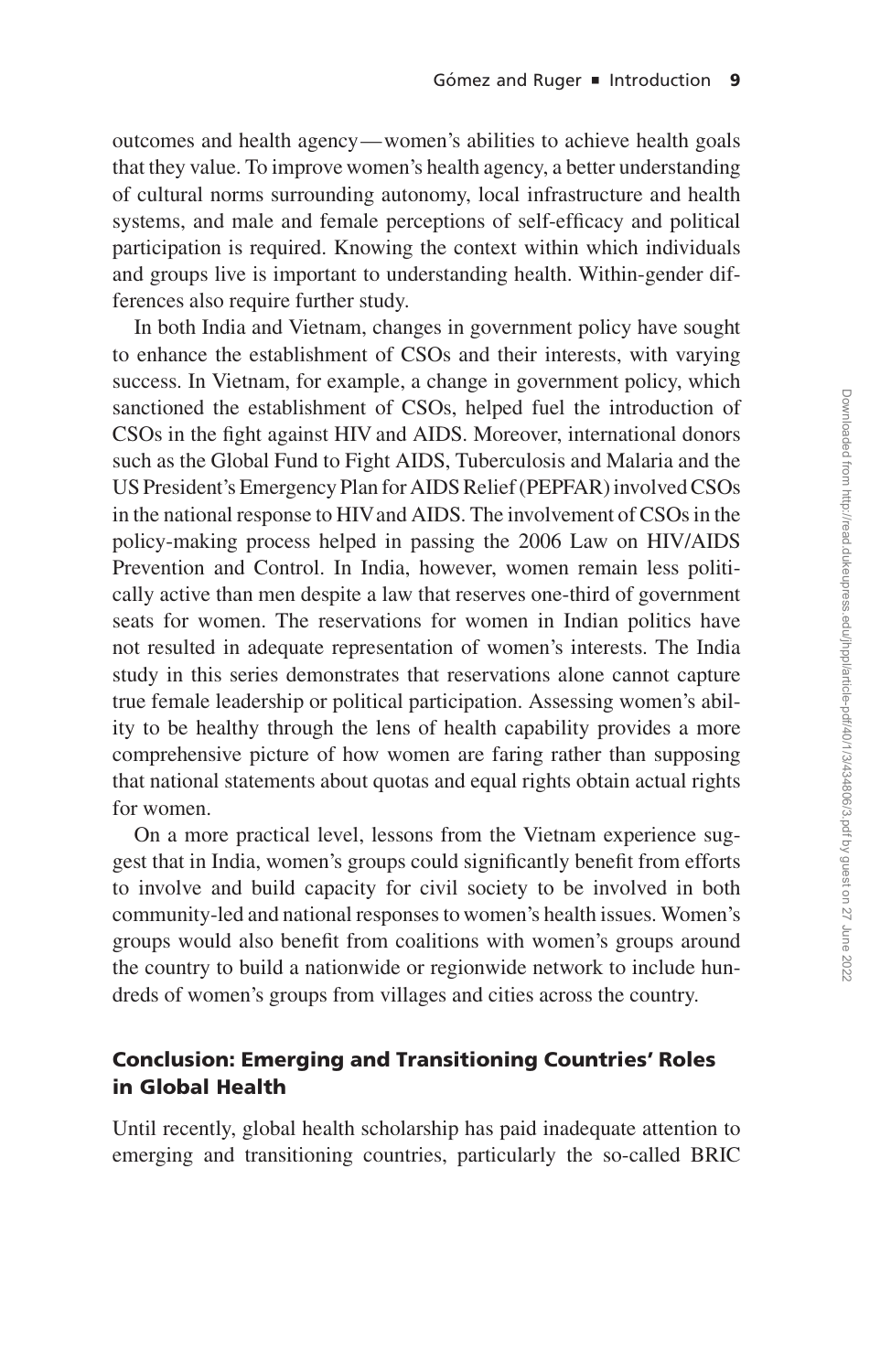nations (Ruger and Ng 2010). But as the case studies in this special issue have demonstrated, these countries are becoming increasingly independent and important players in their own countries and in the global health architecture. These countries are building their own health systems and helping developing countries address population health problems. The case studies may also provide models for effective health policy making for all countries, more and less developed alike, as well as lessons learned from the health and development process. Despite their transforming status, these emerging nations are poised to graduate from financial and technical assistance from the global health community and transition from recipient to donor in global development assistance for health. Providing financial and technical assistance to lower-income countries, both individually and collectively, emerging nations are in a position to take a significantly greater role in global health governance.

What is hard to say is whether greater independence for emerging nations from donor countries and institutions means more democratic domestic processes or more resources within countries and improved health. What can be said is that greater independence for emerging nations in the donor-recipient nexus creates opportunities for these countries to address issues of global health. For example, the existing international development architecture leaves gaps in health system development. International organizations working in more equal partnerships with emerging countries can help address these gaps by advocating for financial assistance and raising overall awareness. Employing ''soft balancing'' techniques by combining diplomatic, economic, and institutional mechanisms to challenge and offset the major powers, emerging nations, acting in blocs, could negotiate better terms for intellectual property regulations (e.g., within the World Trade Organization) and ultimately improve access to medicines for their and others' populations.

Moreover, acting in concert, emerging nations can potentially address asymmetries in power and influence at the core of the global health system. As a counterforce and counterbalance to more powerful countries, emerging and transitioning countries can advocate for greater representation in international institutions, possibly even reforming the United Nations system toward greater inclusion. Finally, employing their collective agency for health, emerging and transitioning countries can themselves act as a type of stakeholder, representing the interests and needs of their countries and advocating for greater consideration and accountability of these needs in global health.